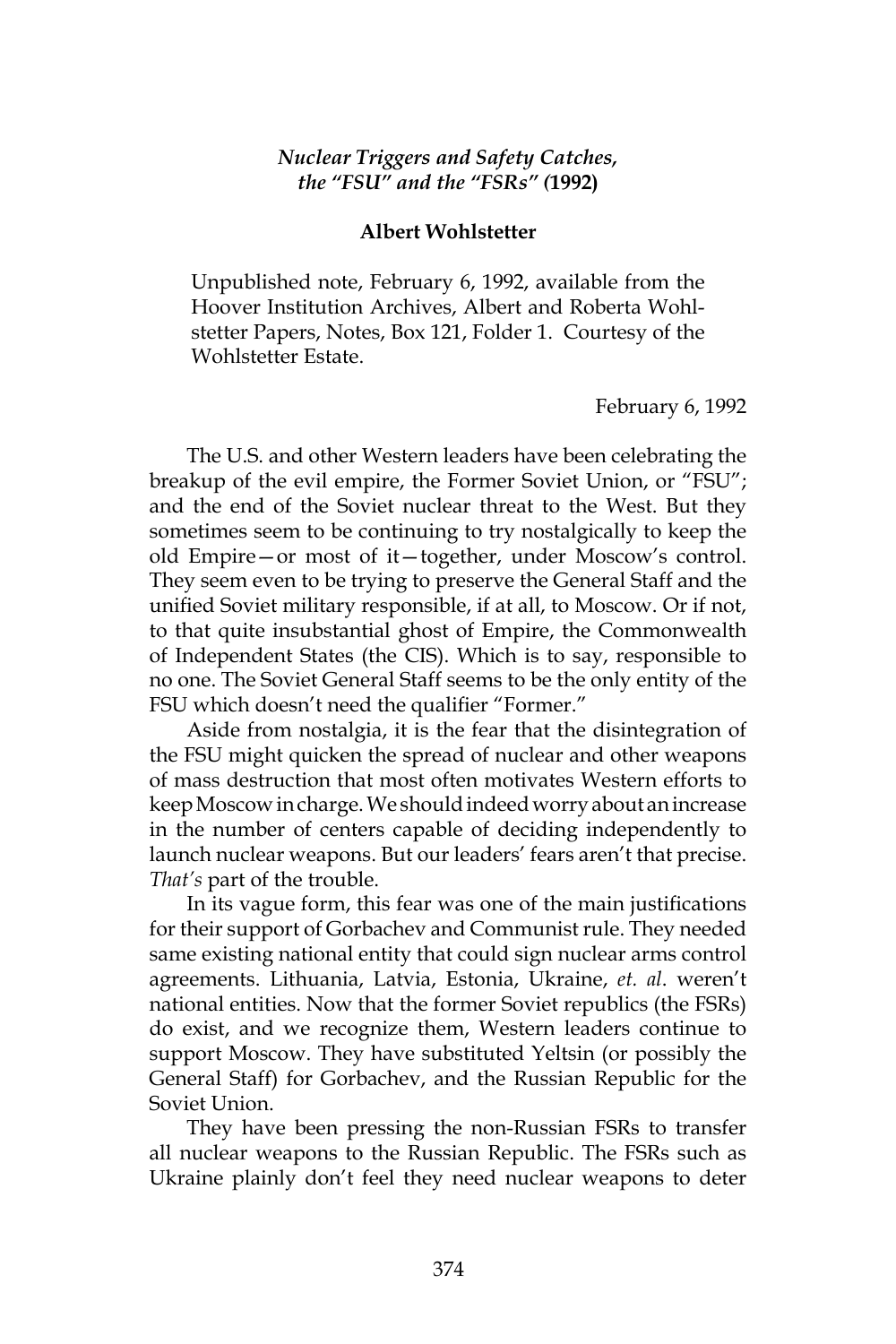an unprovoked nuclear attack by the United States. (That was never a plausible fear in the Soviet Union itself.) Many of the political leaders of the FSRs have indicated they want to be free of nuclear weapons. However, several of the FSRs are uneasy about allowing the Russian Republic, whose dominance they have only just escaped, to be the only FSR which could make an unimpeded decision to launch—or threaten to launch—nuclear weapons. They see that as a threat to their continuing independence.

Ukraine, for example, has for decades been a site for the development and manufacture of nuclear weapons, not to mention chemical and biological weapons. Ukraine is likely to want to maintain some of the facilities they have, or build similar ones in the future. It seems the arrangements the U.S. government has been pushing offer incentives for the spread of independent decision centers for the production and use of weapons of mass destruction. The Administration doesn't want Ukraine *et al.* to have nuclear weapons, but apparently it *does* want Russia to have them.

The Administration has made statements to the effect that it wants to see Russia keep nuclear weapons, even if they're aimed at us.

In December 1991, Secretary Baker wound up in Brussels at the end of a long trip that took him to Moscow, Bishkek, Alma Ata, Minsk and Kiev. He held a press conference where he was asked,

Mr. Secretary, you said a minute ago that you were not unambiguously in favor of Russia becoming a non-nuclear power because you said you weren't prepared to walk away from the concept of deterrence. Can you be a little more specific as to who the Russian nuclear weapons are deterring?

Secretary Baker answered:

No, and I won't right now be any more specific with you about whom our weapons are deterring. But over the past forty years they have served as a substantial and significant deterrent, and I would like to see zero weapons targeted on the United States, but I'm not prepared today here, having said that, to subscribe to the philosophy of de-nuclearization. That's all I was saying.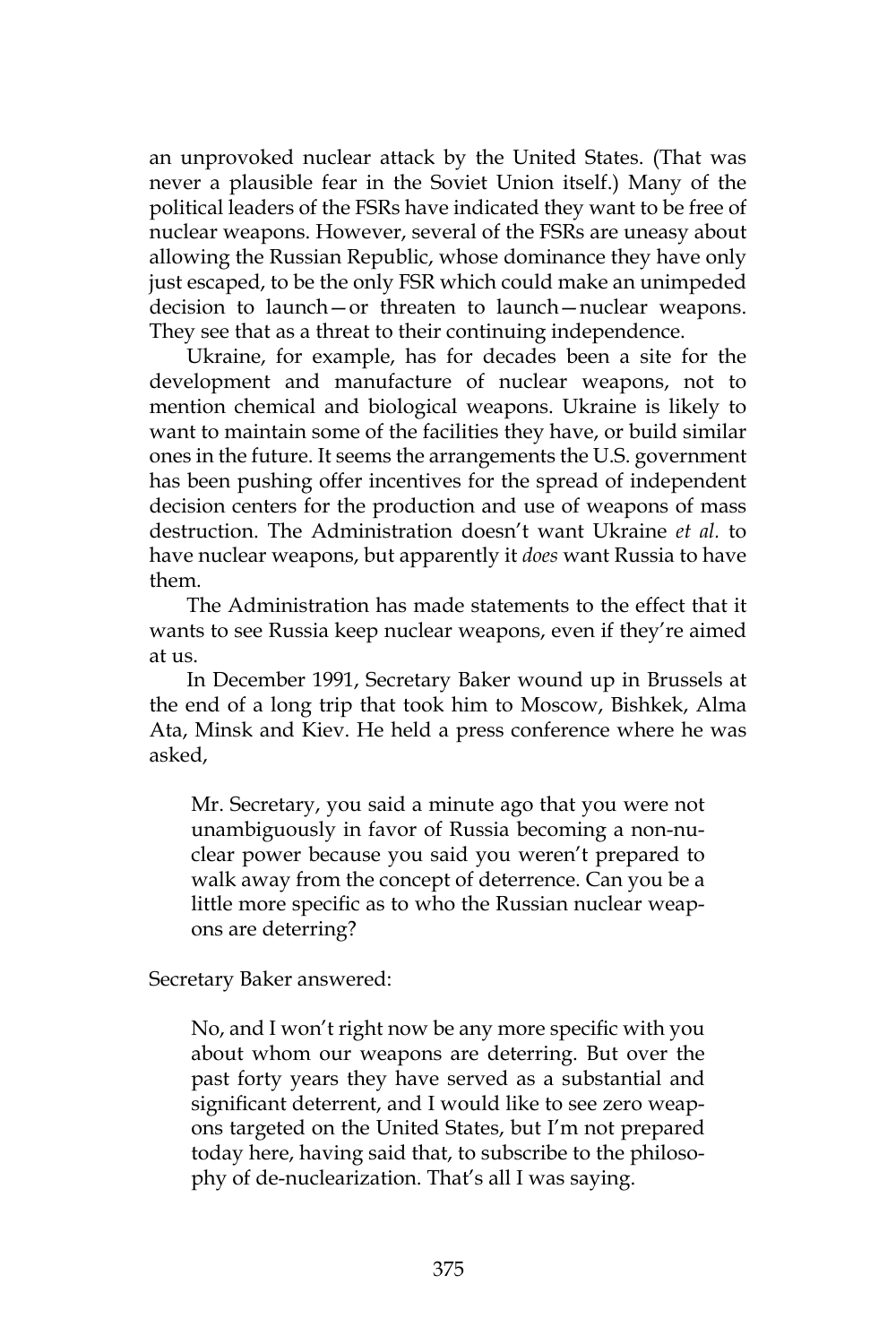How's that again? He and some of his advisors, like the Director of Policy Planning, have been clearer. However, on the subject of the spread of nuclear weapons in general, the fog at Foggy Bottom has been dense for many years. And it's been pretty cloudy about American interests in the disposition of the nuclear weapons, materials and facilities that are now distributed in the territory of several of the FSRs.

It may be that some members of our Foreign Service feel that the Administration's reluctance to see the republics abandon nuclear weapons is because America *needs* adversaries armed with nuclear weapons in order to deter them from an attack on us. But then it's hard to see why we can't fortify our deterrence by letting *other* FSRs have the ability to launch weapons independently, so we could deter *them*. It's hard to see, then, why we should worry about Iran and Libya, or even Saddam. Poor Saddam, he's been trying so hard to get a nuclear force which we could also deter!

Nuclear weapons are likely to spread further, without U.S. encouragement, and to countries that might use them or threaten to use them for purposes hostile to American interests. They'll be forces to exercise U.S. capabilities for deterrence. On the whole, it's a better idea to slow or to reduce their increase as much as possible. But policy in this connection will be better if the U.S. is clearer.

It's in the U.S. interest, of course, to see as many of the nuclear weapons in the former Soviet Union disabled and destroyed as is feasible. But that process will take a lot of time. Put that aside for the moment and consider the control of those weapons that are not scheduled for destruction.

We need to make at least one basic distinction: that between "control" meaning the power to decide to launch a nuclear weapon; and "control" meaning the power to *veto* a decision to launch a nuclear weapon. There's a difference between a finger on the trigger and a finger on the safety catch. The "trigger" or the "safety catch," like the "button," of course is a metaphor. But a useful one in this case.

When we say we want to "concentrate" "control" in order to reduce the number of decisionmakers who control nuclear weapons, we mean we want to have as few fingers as possible on the "trigger." (Or: When one talks of reducing the number of people in "control" of nuclear weapons, it's the number of fingers on the trigger that's contemplated.) We mean we want to minimize